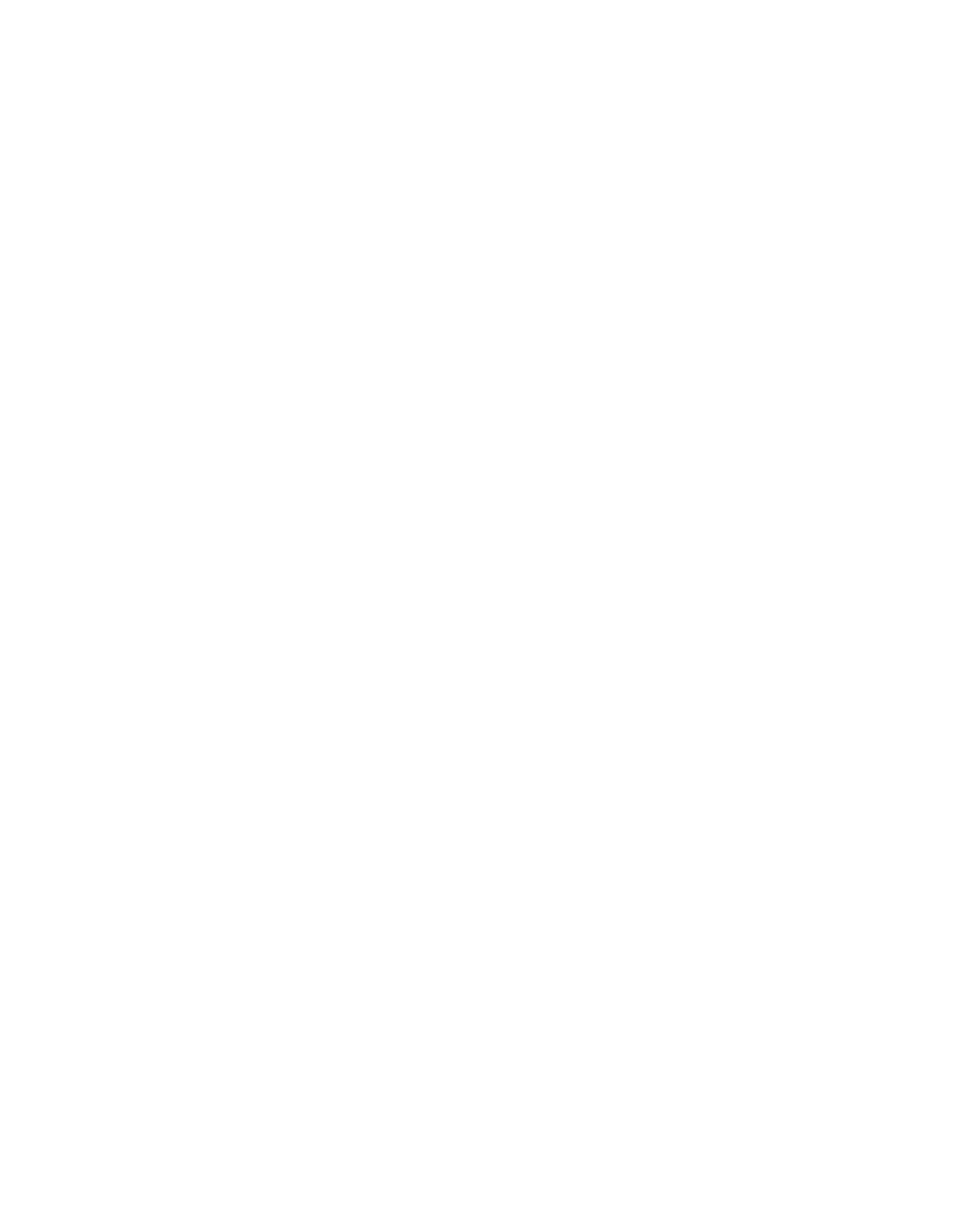#### **Introduction**

Involving stakeholders in the development of a regional planning project is essential. If any community planning effort is to be successful, those who live, work and recreate in the community must be engaged in a dialogue with planners. It is important to learn what the stakeholders' value, what challenges exist, and their overall vision for the future.

The Lackawanna-Luzerne Regional Plan project team employed a public outreach program comprised of strategies to glean valuable information from stakeholders and to educate the public as to the importance of planning. In addition to an ongoing dialogue with the public, consistent coordination with government regulatory agencies involved in the planning and transportation development process provided the project teams with important information and guidance through each required step of the undertaking.

Throughout the development of the Regional Plan, the two counties weaved public outreach into the planning activities to ensure the final documents reflect a shared view for the future of the region.

Detailed here is information regarding the public outreach and agency coordination program for both the Comprehensive Plan and the Long-Range Transportation Plan components of the Lackawanna-Luzerne Regional Plan.

## **Components of the Public Outreach Program**

The Public Outreach Program was designed to be integrated throughout the Plan development – from the project initiation through implementation. The program was both universal in its engagement of the community throughout the planning process, and included elements unique to each component plan to ensure federal compliance with Environmental Justice/Title VI outreach requirements.

The overall Public Outreach Program followed a multi-fold approach for community engagement and dialogue. First, the two counties established working committees that were comprised of technical staff; state, county and municipal agency and resource personnel; elected officials; community leaders; educational institutions; business organizations; media outlets; local and regional stakeholders; and special interest groups. These committees met regularly throughout the planning process, and provided the counties support and guidance regarding development of the Comprehensive Plan and the Long-Range Transportation Plan components of the Lackawanna-Luzerne Regional Plan. (Public outreach for the preparation of the Hazard Mitigation Plan also occurred as part of this Public Outreach Program).

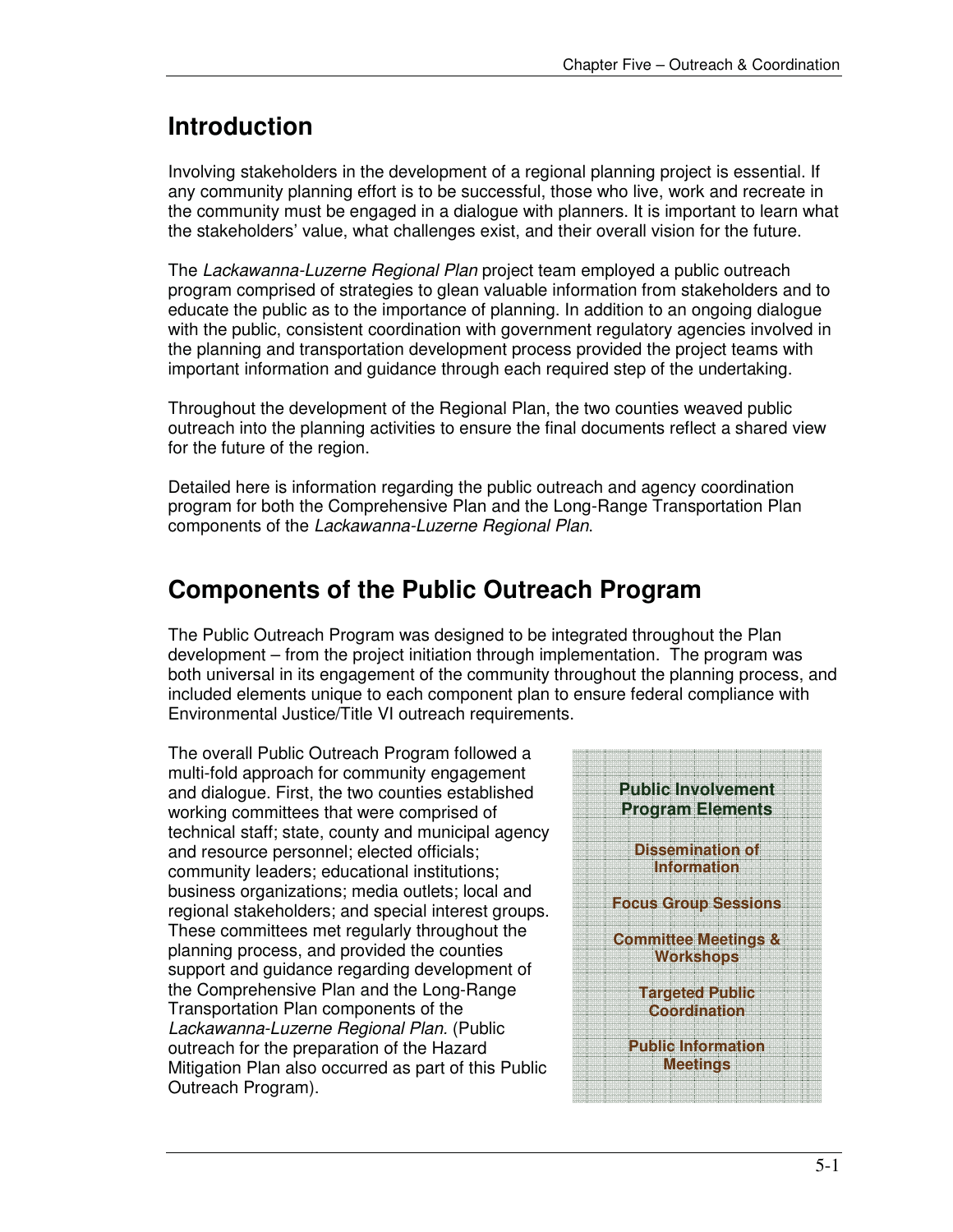Another facet of the outreach effort included the preparation and dissemination of information throughout the two counties. Several communication methods were used, including printed materials such as fact sheets, press releases and mapping, as well as electronic media, including a one-stop website for the two counties' planning activities, PowerPoint presentations, and narrated videos. A significant component of the outreach program included direct dialogue with citizens in the two counties through tailored public coordination activities. This dialogue occurred during initial stakeholder focus group sessions, at regularly-scheduled working committee meetings, at regularly-scheduled public information meetings, during ongoing field views, as well as through targeted phone calls and e-mails.

# **Dissemination of Information**

County officials engaged citizens throughout the two counties through a series of electronic and printed materials, designed to foster awareness and understanding of the planning process, and encourage input and feedback. It was crucial that the outreach include all facets of the population, including underserved and potentially vulnerable populations, such as the elderly, low-income and minority populations.

A project website was established under the link www.lackawanna-luzerneplans.com. This website address was included on all outreach materials and press releases for public consumption. The website served as a portal for information on the Regional Plan. As planning activities progressed, the site was regularly updated to include the latest information and activities, including: the Work Program Schedule for the Regional Plan; copies of draft reports; links to public meeting videos and PowerPoint Presentations; news articles; committee members; maps; technical documents and contact information. A dialogue box was also established to ensure residents and site visitors could leave comments, request information or become added to the general mailing list. In addition, materials consistent with the website text and information were prepared for distribution via PowerPoint presentations, videos, fact sheets, comments forms, press releases and in letters to local officials. Planning team members regularly reviewed these materials, and made updates as necessary. A screen shot of the website is shown below.

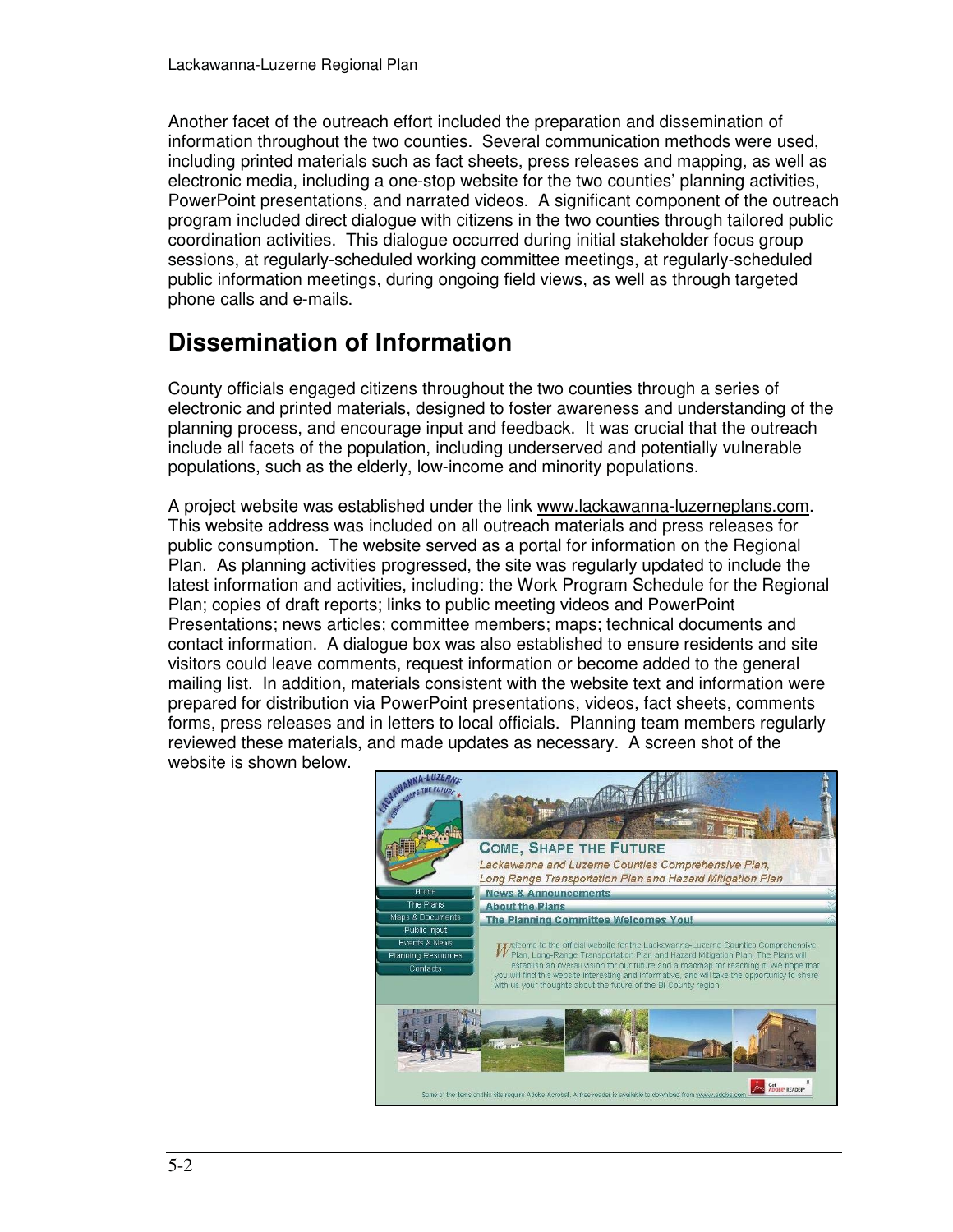#### **Public Outreach and the Work Program Schedule**

The three-fold approach to the Public Outreach Program was integrated into all four phases of Plan development. Outreach and coordination activities began at the inception of the planning process, and specific public involvement tools were employed at key milestones within each phase. These included:

#### **Phase A – Data Collection**

The Data Collection Phase consisted of two Comprehensive Plan Committee meetings, Stakeholder Focus Group sessions, presentations to the MPO's Coordinating and Technical Committees; and one round of three Public Information Meetings.

#### **Phase B – Visioning**

The Visioning Phase consisted of one Comprehensive Plan Committee meeting, one combination Comprehensive Plan Committee meeting/Visioning workshop, one presentation to the MPO's Coordinating and Technical Committees; one round of three Public Information Meetings; and two Transportation Project Ranking meetings.

#### **Phase C – Draft Plan**

The Draft Plan Phase consisted of two Comprehensive Plan Committee meetings, presentations to the MPO's Coordinating and Technical Committees; and one round of three Public Information Meetings.

#### **Phase D – Final Plan**

The Final Plan Phase consisted of one presentation to the MPO's Coordinating and Technical Committees and one Joint County Public Hearing.

#### **Comprehensive Plan Committee Meetings and Visioning Workshop**

To assist in the development of the Regional Plan, a Comprehensive Plan Committee was formed to hold regular workshops throughout plan preparation and development. The Committee met at key milestones during the planning process, and was charged with reviewing draft materials and providing comments back to the team. Committee members participated in all phases of Plan development for the two-county area.

Comprised of representatives of community and professional organizations, government agencies, and public, the Comprehensive Plan Committee provided vital input throughout development of the Plan. The first Committee meeting, held on November 1, 2007, was attended by approximately 60 people from the two-county area. These participants represented various interest groups, including representatives from EJ and Title VI populations.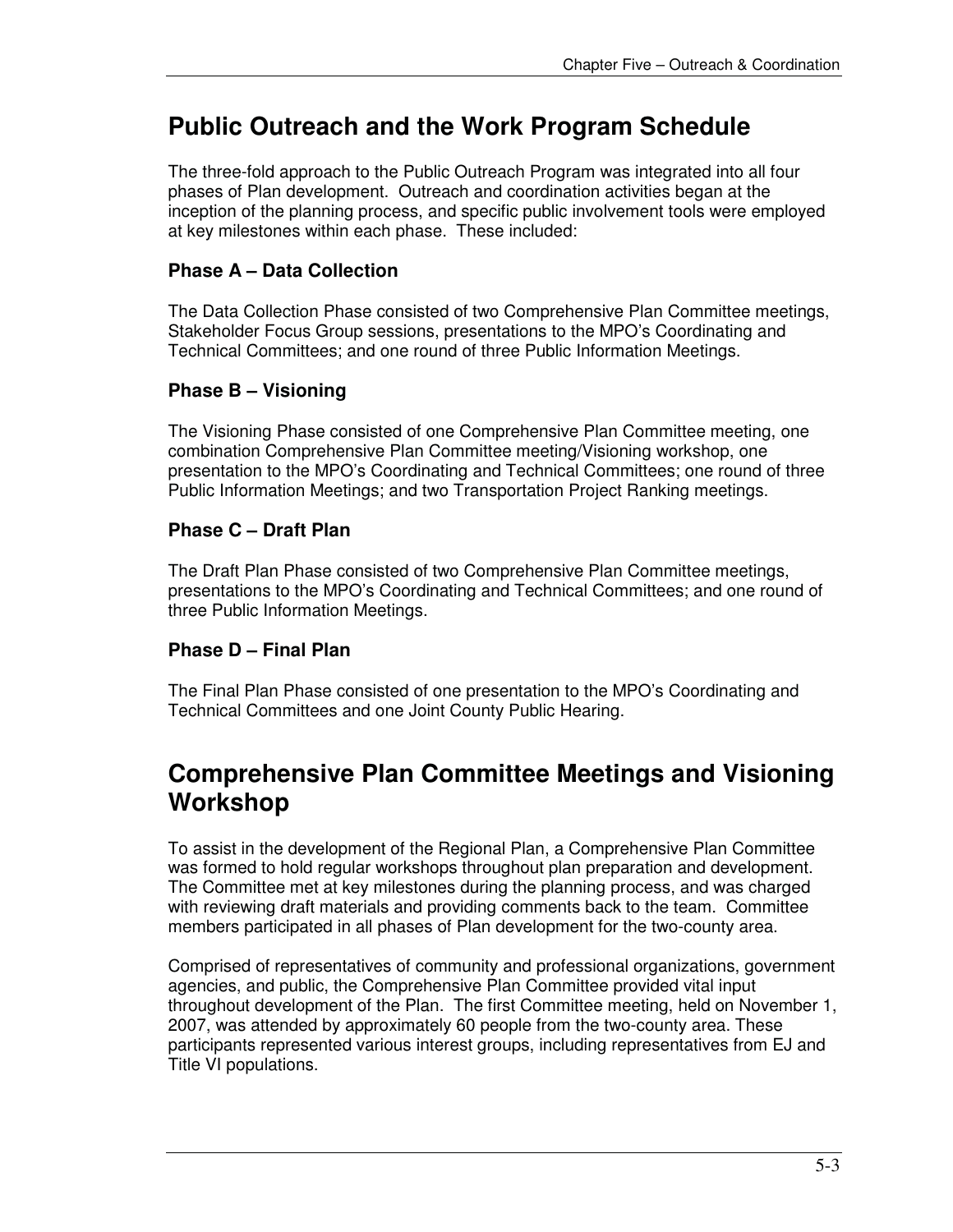The second Comprehensive Plan Committee meeting for Phase A was held on September 23, 2008. This meeting marked the conclusion of the data collection phase and solicited input on the trend scenario and alternate development ideas for land use and transportation as the process began to move into Phase B – Visioning.

A December 3, 2008 event was both the third Comprehensive Plan Committee Meeting and a Visioning Workshop. Attendees focused on the revitalization of the downtowns and with a renewed emphasis on transit, all which would be beneficial to EJ and Title VI populations. Based on input received at this workshop, the Plan evolved into comprehensive and long-range transportation plans more focused on a multimodal approach and sustainable future. This was the first move toward adjusting goals and objectives and incorporating selection criteria for project prioritization that would focus on rehabilitating existing infrastructure and look to facilitate multimodal investment and connections.

At the fourth Comprehensive Plan Committee Meeting held on June 9, 2009, the team presented the draft preliminary land use plan and multimodal concept that focused on Bus Rapid Transit (BRT) and transit service investment in the two-county area. Emphasized here, was the need for reinvestment in the core areas and the detailed review of development areas for future transportation and development investment.

The 88 organizations serving on the Steering Committee included the following entities:

- Abington Heights School **District**
- Anthracite Region Center for Independent Living, Ltd. (ARCIL)
- Anthracite Scenic Trails Association
- Area Agency on Aging
- Bear Creek Township
- Bethel AME Church
- Butler Enterprises, Inc.
- Butler Township
- Can-DO, Inc.
- Century 21 Sherlock Holmes
- City of Carbondale
- City of Hazleton
- City of Nanticoke
- City of Pittston
- City of Scranton
- City of Wilkes-Barre
- Countryside Conservancy
- Covington Township
- Crestwood School District
- Dallas Borough
- Diversified Information **Technology**
- Dunmore Borough
- Earth Conservancy
- Exeter Borough
- Greater Wilkes-Barre Chamber of Business & Industry
- Great Valley Technology Alliance
- Greater Hazleton Area Civic Partnership
- Greater Hazleton Chamber of Commerce
- Greater Pittston Chamber of **Commerce**
- Greater Wilkes-Barre Chamber of Business & Industry
- Greco Holdings
- Hanover Township
- Hazle Township
- Hazleton Area School District
- Jenkins Township
- Jermyn Borough
- Jessup Borough
- Joint Urban Studies Coalition
- Kingston Borough
- Ken Pollock Apartments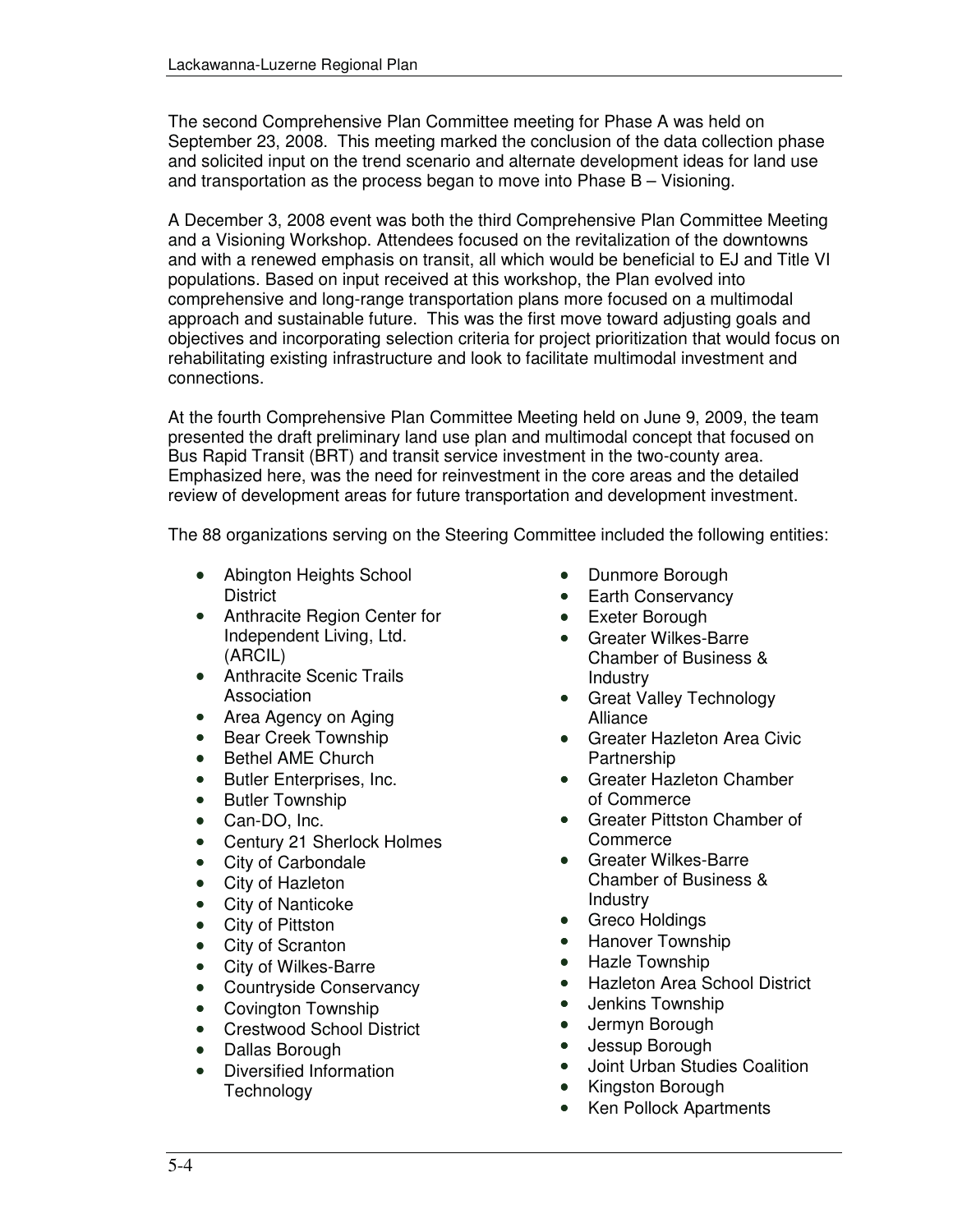- Lackawanna College
- Lackawanna County Conservation District
- Lackawanna County Council on Education & Culture
- Lackawanna County Emergency Management Agency
- Lackawanna County Heritage Valley Authority
- Lackawanna County Regional Planning Commission
- Lackawanna County Visitors Bureau
- Lackawanna River Corridor Association
- Luzerne Conservation **District**
- Luzerne County Agricultural Board
- Luzerne County Community **College**
- Luzerne County Convention & Visitors Bureau
- Luzerne County Historical **Society**
- Luzerne County Housing Partnership
- Luzerne County Penn State Extension Service
- Luzerne County Planning **Commission**
- Marywood University
- Mericle Commercial Real **Estate**
- Mountain Council of **Governments**
- NEPA Pennsylvania Environmental Council
- Nescopeck Township
- Newton Township
- North Branch Land Trust
- North Pocono Council of **Governments**
- North Pocono School District
- Northeast Counseling **Services**
- Northeastern Pennsylvania Alliance (NEPA)
- Northeastern Pennsylvania Technology Institute
- PA Society of Professional Engineers - Luzerne County **Chapter**
- Penn State Cooperative **Extension**
- Penn State University Wilkes-Barre
- PennStar Bank
- Plains Township
- PROUD People Regardless Of Our Disabilities
- Rice Township
- Scranton Chamber of Commerce / SLIBCO
- **Scranton School District**
- Scranton-Abingtons Planning Association
- Sierra Club
- Taylor Borough
- The Lands at Hillside Farms
- The Nature Conservancy Northeast PA Office
- Spring Brook Township
- University of Scranton
- Valley View School District
- Wilkes University
- Wilkes-Barre Chapter NAACP
- Wright Township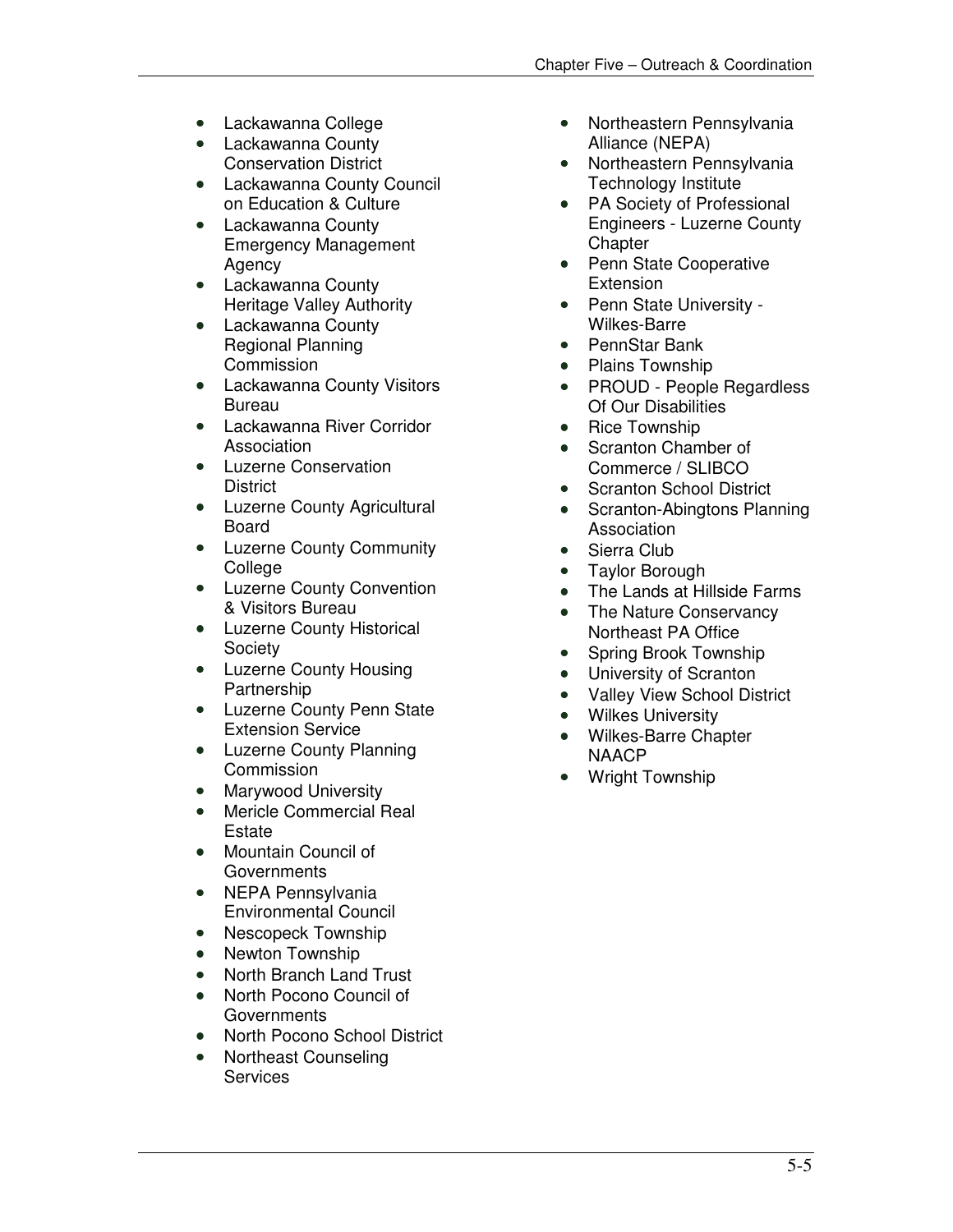In addition to the organizations listed above, the Pennsylvania Department of Community and Economic Development (DCED), the Pennsylvania Department of Conservation and Natural Resources (DCNR), the Pennsylvania Department of Transportation (PennDOT) and the Pennsylvania Emergency Management Agency (PEMA) were invited to all Comprehensive Plan Committee meetings (*Table 5.1.1*).

| Table 5.1.1<br><b>Comprehensive Plan Committee Meetings</b> |                    |             |                                                        |  |  |  |  |
|-------------------------------------------------------------|--------------------|-------------|--------------------------------------------------------|--|--|--|--|
|                                                             | <b>Date</b>        | Time        | Location                                               |  |  |  |  |
| Meeting No. 1                                               | November 1, 2007   | 6 to 9 p.m. | Tribeca Center (Quality Inn &<br>Suites), Pittston, PA |  |  |  |  |
| Meeting No. 2                                               | September 23, 2008 | 6 to 9 p.m. | Tribeca Center (Quality Inn &<br>Suites), Pittston, PA |  |  |  |  |
| <b>Meeting No. 3</b>                                        | December 3, 2008   | 6 to 9 p.m. | Tribeca Center (Quality Inn &<br>Suites), Pittston, PA |  |  |  |  |
| Meeting No. 4                                               | June 9, 2009       | 6 to 9 p.m. | Tribeca Center (Quality Inn &<br>Suites), Pittston, PA |  |  |  |  |

## **Stakeholder Focus Groups**

After an initial review of relevant reports and other materials, Lackawanna and Luzerne Counties facilitated a series of focus group sessions with local stakeholders comprised of residents, business owners, and local officials for in-depth discussions of relevant issues, perceptions, and conditions in the region. These stakeholder focus groups occurred during the early part of the planning process as part of the planning team's examination of existing conditions in the counties. The stakeholder focus groups examined a variety of topics for inclusion in the Plan, such as traffic, historic preservation, land development, open space, and conservation issues.

Stakeholder focus group sessions were held in January 2008 at the Scranton Cultural Center and at the Luzerne County Emergency Management Agency Building (*Table 5.1.2*). Focus group categories included Transportation, Utilities, Land Development & Housing, Historic Preservation, Economic Revitalization, and Natural Resource Protection & Open Space Conservation.

During the focus group discussions, planning team members presented the planning process underway and asked participants to offer comment on existing conditions in the two-county area, including opportunities for improvement and community-defined goals and objectives. Focus group discussions also included an overview of the next steps in the planning process, including how information gathered during the focus group discussions will be integrated into the Plan.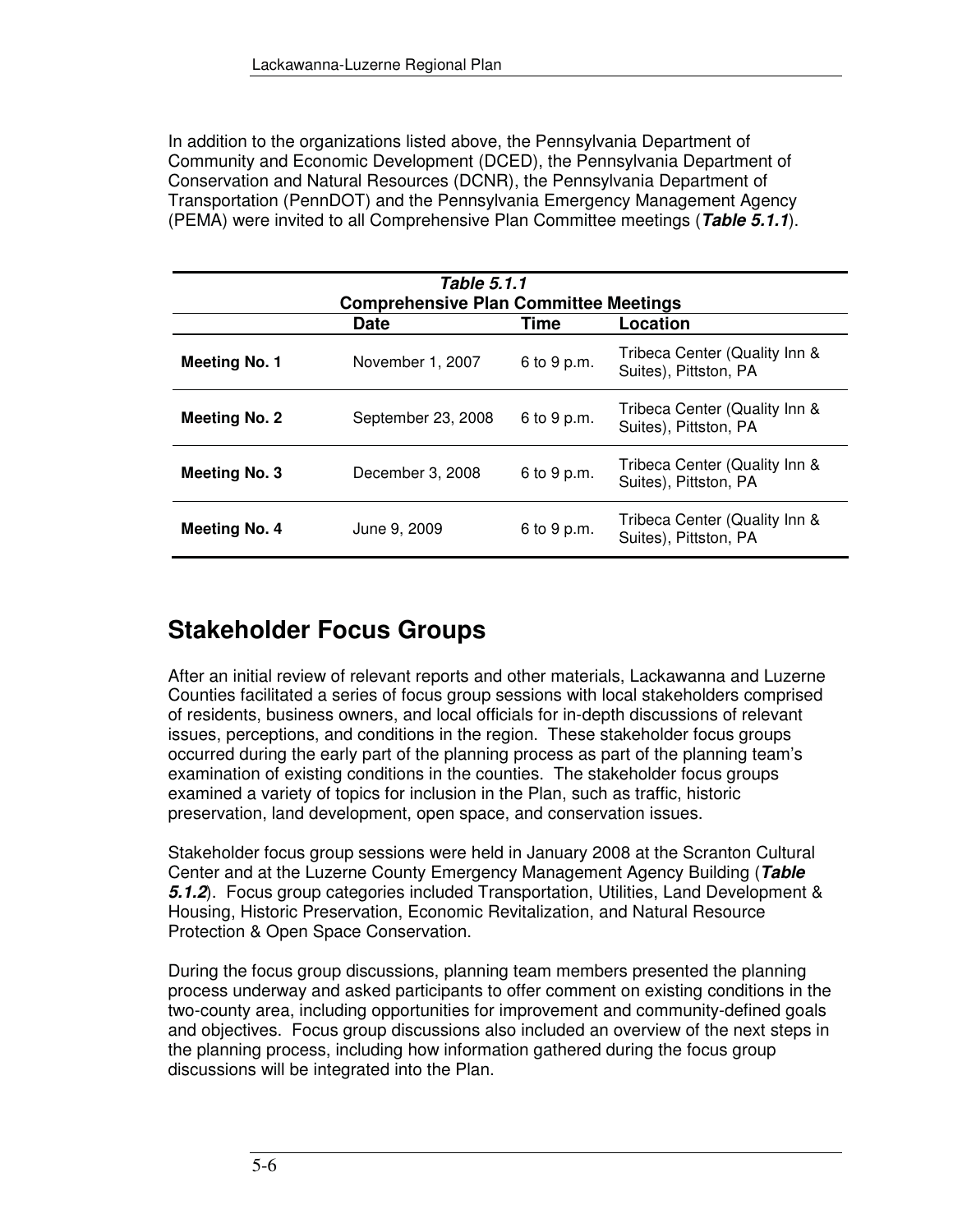Focus group participants included representatives from the following organizations and agencies:

- AAA NorthPenn
- Abington Heights School District
- Agriculture in West Abington
- Alliance Landfill / Waste Management
- Architectural Heritage Association
- Butler Enterprises Inc.
- City of Carbondale
- City of Hazleton
- Civic Partnership
- Commission on Economic Opportunity
- Countryside Conservancy
- County of Lackawanna Transit System (COLTS)
- Department of Community and Economic Development
- Department of Conservation and Natural Resources - NE Regional Office
- Department of Environmental Protection
- Earth Conservancy
- Eastern PA Coalition for Abandoned Mine Reclamation
- Friends of the Nescopeck Watershed
- Greater Hazleton Chamber of Commerce
- Hazleton Public Transportation
- Hinerfield Realty
- Joint Urban Studies Coalition
- Keystone College
- Lackawanna County Conservation **District**
- Lackawanna County Regional Planning **Commission**
- Lackawanna Heritage Valley Authority (LHVA)
- Lackawanna River Basin Sewer Authority
- Lackawanna River Corridor Association
- Lackawanna State Park
- Luzerne Conservation District
- Luzerne County Agricultural Preservation Board
- Luzerne County Flood Mitigation
- Luzerne County Historical Society
- Luzerne County of Pheasants Forever
- Luzerne County Planning Commission
- Luzerne County Rail Authority
- Luzerne County Recreation **Department**
- Luzerne County Redevelopment Authority
- Luzerne County Transportation Department
- Meals on Wheels
- Mericle Development Corp.
- NE Chapter of the PA Society of Land Surveyors
- NEPA Alliance
- Nescopeck Township
- Normandy Holdings
- North Branch Land Trust
- North Pocono C.A.R.E.
- PA DCNR Bureau of Forestry
- PA Dept of Environmental Resources Bureau of Abandoned Mine Reclamation
- PA Northeast Railroad Authority
- Penn State Cooperative Extension - Luzerne **County**
- PennDOT District 4-0
- Pennsylvania Environmental Council
- Plains Township
- Rice Township
- Sanofi Pasteur
- Scranton Area Foundation
- Scranton Chamber of **Commerce**
- Scranton Historical Architectural Review Board (HARB)
- **Scranton Sewer Authority**
- Scranton Tomorrow
- Scranton-Abingtons Planning Association
- Senator Bob Mellow
- Shalom Community Development Corporation
- Sierra Club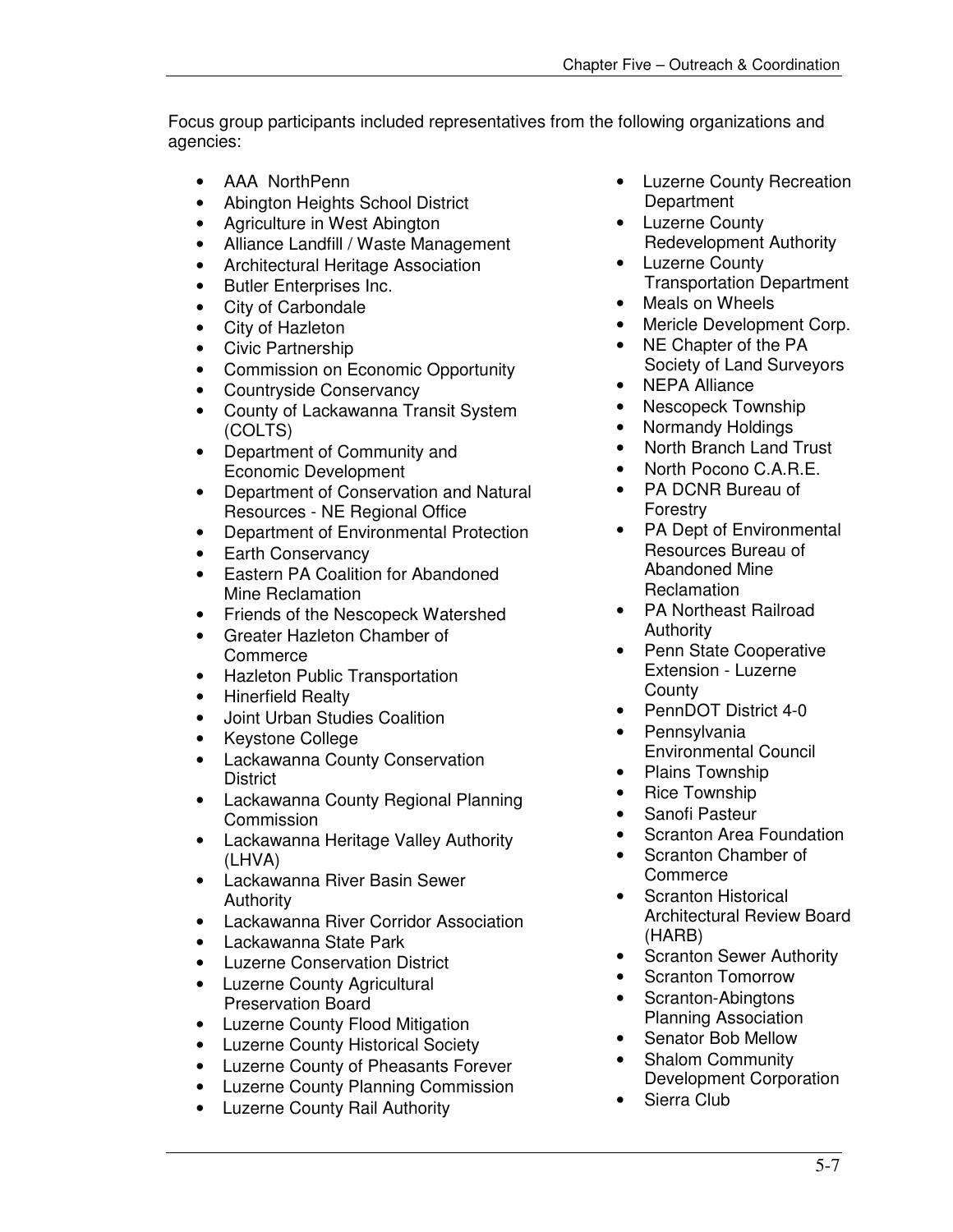- South Valley Partnership
- State Rep. Chris Carney
- Taylor Borough
- The Lands at Hillside Farms
- The Nature Conservancy
- UGI Electric
- United Methodist Church Scranton
- United Neighborhood Centers of NEPA
- Valley View School District
- Waverly Historic District
- West Pittston Historical Society
- Wilkes University
- Wyoming Valley Sewer Authority

| Table 5.1.2                                                                 |                     |                              |                                                                                                       |  |  |  |
|-----------------------------------------------------------------------------|---------------------|------------------------------|-------------------------------------------------------------------------------------------------------|--|--|--|
| <b>Stakeholder Focus Group Sessions</b>                                     |                     |                              |                                                                                                       |  |  |  |
|                                                                             | <b>Date</b>         | Time                         | Location                                                                                              |  |  |  |
| Session 1-<br>Transportation                                                | January<br>15, 2008 | $9a.m.$ to<br>11 a.m.        | <b>Scranton Cultural Center</b><br>420 N Washington Ave<br>Scranton, PA 18503                         |  |  |  |
| <b>Session 2 – Land</b><br>Development &<br>Housing                         | January<br>15, 2008 | 11:30 $a.m.$ to<br>1:30 p.m. | <b>Scranton Cultural Center</b><br>420 N Washington Ave<br>Scranton, PA 18503                         |  |  |  |
| Session 3-<br>Economic<br>Revitalization                                    | January<br>15, 2008 | 2 p.m. to 4 p.m.             | <b>Scranton Cultural Center</b><br>420 N Washington Ave<br>Scranton, PA 18503                         |  |  |  |
| <b>Session 4 - Utilities</b>                                                | January<br>16, 2008 | $9a.m.$ to<br>11 a.m.        | <b>Luzerne County Emergency</b><br>Management Agency Building<br>185 Water Street<br>Wilkes-Barre, PA |  |  |  |
| <b>Session 5 - Historic</b><br>Preservation                                 | January<br>16, 2008 | 11:30 $a.m.$ to<br>1:30 p.m. | <b>Luzerne County Emergency</b><br>Management Agency Building<br>185 Water Street<br>Wilkes-Barre, PA |  |  |  |
| <b>Session 6 - Natural</b><br>Resources & Open<br><b>Space Conservation</b> | January<br>16, 2008 | 2 p.m. to 4 p.m.             | <b>Luzerne County Emergency</b><br>Management Agency Building<br>185 Water Street<br>Wilkes-Barre, PA |  |  |  |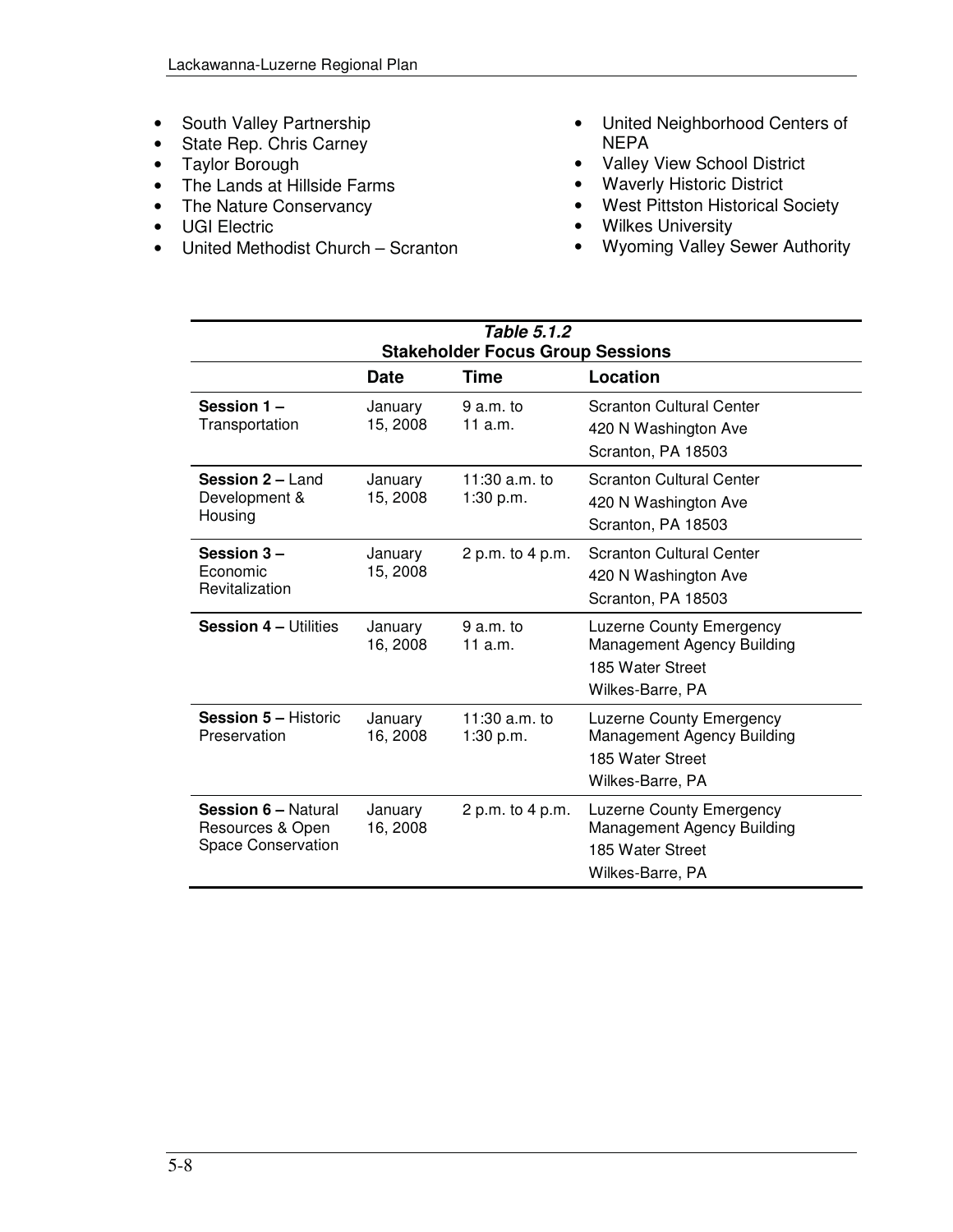#### **MPO Outreach Goals & Objectives**

Officials from the Lackawanna-Luzerne Metropolitan Planning Organization developed a comprehensive and all-inclusive public outreach program for the Regional Plan that adheres to the goals and objectives outlined in its adopted Public Participation Plan (July 2004, as amended May 2005 and October 2007), as follows:

#### **Goals:**

- To involve all segments of the public in the transportation planning process, in particular minority and low-income citizens according to the regulations included in the 1964 Civil Rights Act, Title VI and Executive Order 12898 regarding Environmental Justice (EJ) procedures;
- To make the transportation planning process easily-accessible and understandable to all segments of the population.

#### **Objectives:**

- Conduct outreach to the general public and minority/low income segments of the population and related advocate groups through the local media, correspondence with municipalities and personal contact regarding the transportation planning process;
- Broaden the locations where transportation planning documents are placed for public comment, including the new MPO web page, and investigate the possibility of having those documents available in languages other than English should the need arise.

As part of any development or update to a Long-Range Transportation Plan, all Metropolitan Planning Organizations (MPO) are required to provide opportunities for public participation and comment prior to adoption. For Lackawanna and Luzerne Counties, a comprehensive public outreach approach was designed to consider public opinions and input for both component elements of the Regional Plan.

## **MPO Coordinating and Technical Committees Meetings**

Two presentations were made to the MPO's Coordinating and Technical Committees during Phase A. The first presentation on December 11, 2007, included a thorough discussion on the background of the Long-Range Transportation Plan, the determination of the steps to be taken throughout the four phase work plan, and the Metropolitan Planning Organization's role in the project development.

The second meeting and presentation to the MPO's Coordinating and Technical Committees was held on May 5, 2008. At this time, participants reviewed existing conditions documents, assessed vital information gathered to date and examined the project schedule.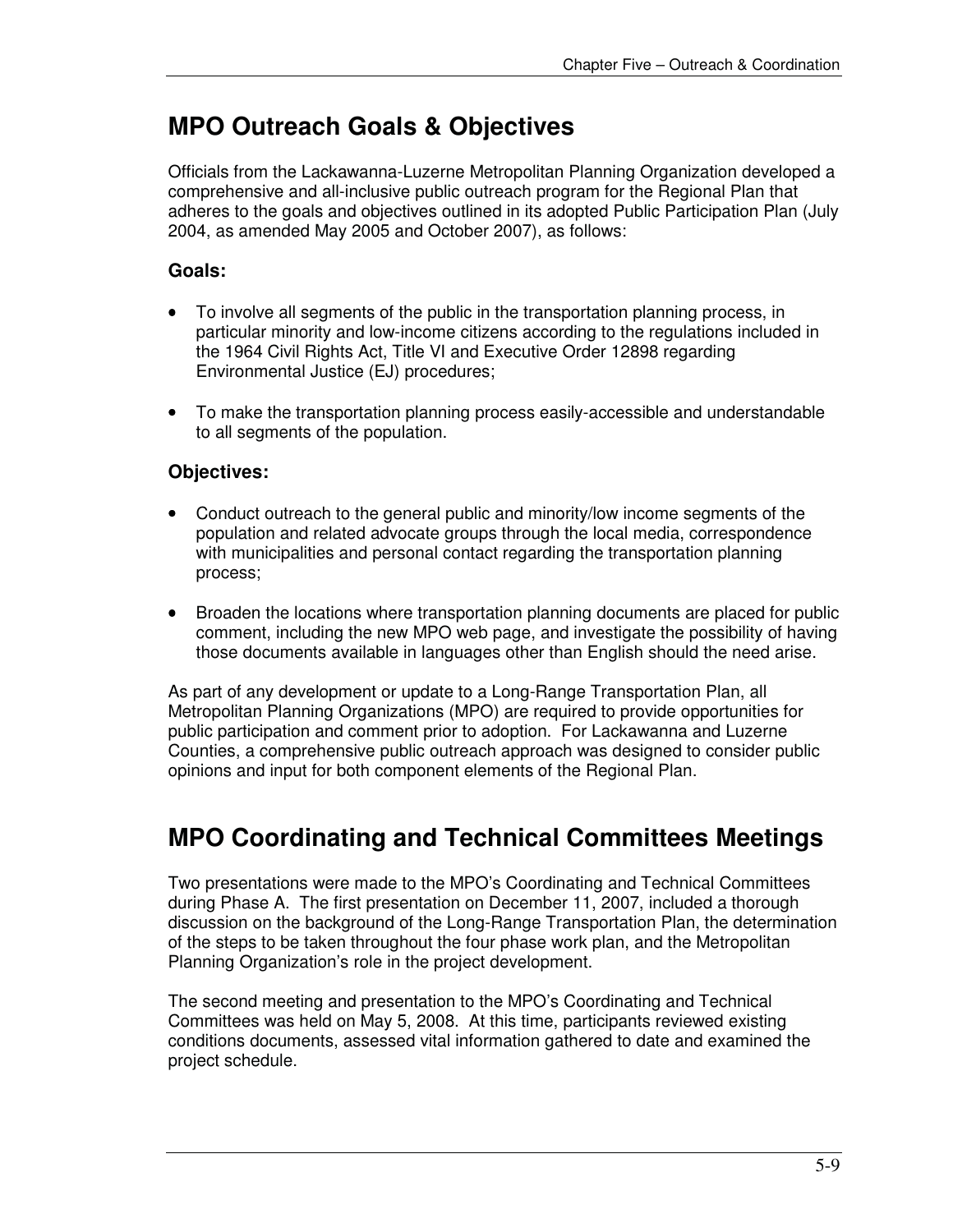A third presentation was made to the MPO's Coordinating and Technical Committees on March 31, 2009. Attendees reviewed additional assessment information, including all layers in the GIS of existing conditions data as well as developments consistent with the Trend Scenario and those consistent with a focus on a more multimodal future. In addition, the presentation included a detailed review of the EJ and Title 6 mapping, including the identification of in poverty and minority populations as they related to the existing TIP projects, a detailed discussion on why the EJ and Title 6 concerns were important to the transportation planning process, and a review of the initial draft project ranking criteria.

## **Transportation Project Ranking Meetings**

Transportation project ranking meetings, held on August 20 and 24, 2009, were staffed by both counties and PennDOT District 4-0. These meetings included discussions of the project ranking criteria to be used for all projects on the current TIP and Long-Range Transportation Plan and incorporation of EJ-Title VI themes within those criteria. Evolving from these meetings was the final project ranking criteria, which were further discussed with a focus group of individuals from within traditionally underserved populations.

# **Public Information Meetings**

The first public information meeting was held at the culmination of Phase A – Identifying Opportunities. The meeting provided attendees an overview of data collection activities to date, including a summary of all local and regional assets, constraints, and opportunities. It also addressed the potential for the future of these communities if local land use and transportation policies remain unchanged.

Using the assets, constraints, and opportunities information to begin dialogue with local residents, planning team members worked with meeting attendees to begin identifying alternative themes that would be more in line with a desired vision of the future. The goal of this meeting was to ensure the planning team had developed an accurate picture of existing conditions and demonstrated an understanding of a publicly-held positive future for the two counties. The feedback gathered at this first meeting helped guide the alternatives development and analysis conducted in Phase B.

The second public information meeting was held during the exploration of alternatives, as the framework for the future evolution of the two-county area was being developed. The meeting included a review of information previously presented to the Comprehensive Plan Committee on June 9, 2009. A video presentation, which summarized EJ/Title VI concerns and identification of the populations, was featured. Participants also viewed mapping that illustrated the location of the populations.

This second meeting unveiled preliminary goals, objectives, and potential actions for the Lackawanna-Luzerne Regional Plan. The meeting also demonstrated how the planning team had drawn on the existing conditions analysis, opportunities, and communitydefined goals and objectives to develop a range of alternatives that would ultimately be used for a draft framework of the primary land use, transportation, and conservation components of the Plan.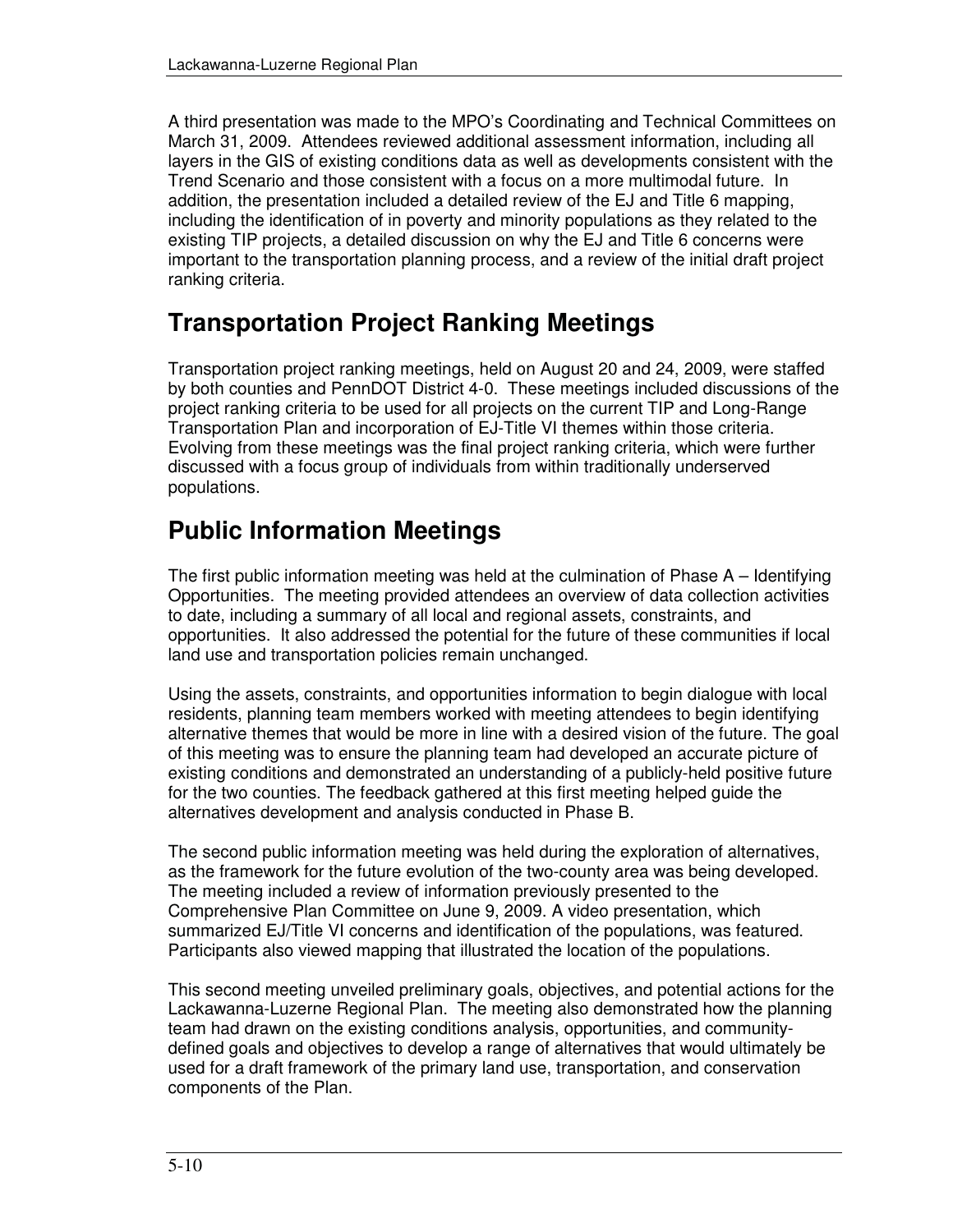Public feedback during this second public information meeting informed the accuracy, prioritization, and effectiveness of these preliminary recommendations and actions.

Finally, the syntheses of these efforts were brought together during the third public information meeting. At this meeting, planning team members reviewed the draft component comprehensive and long-range transportation plans. Team members solicited feedback from attendees to ensure the emerging Regional Plan accurately represented the vision, goals, objectives, and actions desired by citizens in the two counties. The planning team revised the Draft Plan according to the feedback received at the third public information meeting and prepared a Final Draft for the Public Hearing. *Table 5.1.3* provides a listing of the public meetings.

| Table 5.1.3                        |                     |                     |                                                                                                                                                           |  |  |  |
|------------------------------------|---------------------|---------------------|-----------------------------------------------------------------------------------------------------------------------------------------------------------|--|--|--|
| <b>Public Information Meetings</b> |                     |                     |                                                                                                                                                           |  |  |  |
|                                    | <b>Date</b>         | <b>Time</b>         | Location                                                                                                                                                  |  |  |  |
| <b>Meeting 1</b>                   | October 14, 2008    | 6 p.m. to<br>9 p.m. | Luzerne County Community College<br>Education Conference Center - Room 132<br>1333 South Prospect Street<br>Nanticoke, PA 18634                           |  |  |  |
|                                    | October 15, 2008    | 6 p.m. to<br>9 p.m. | Hazleton Area High School<br>1601 West 23rd Street<br>Hazleton, PA 18202                                                                                  |  |  |  |
|                                    | October 16, 2008    | 6 p.m. to<br>9 p.m. | Lackawanna County EMA<br>30 Valley View Business Park<br>Jessup, PA 18434                                                                                 |  |  |  |
| <b>Meeting 2</b>                   | June 16, 2009       | 6 p.m. to<br>9 p.m. | Luzerne County Community College<br>Education Conference Center - Room 132<br>1333 South Prospect Street<br>Nanticoke, PA 18634                           |  |  |  |
|                                    | June 17, 2009       | 6 p.m. to<br>9 p.m. | Hazleton Area School District Administration<br><b>Building</b><br>(Across from Hazleton Area High School)<br>1515 West 23rd Street<br>Hazleton, PA 18202 |  |  |  |
|                                    | June 18, 2009       | 6 p.m. to<br>9 p.m. | University of Scranton<br>Brennan Hall - Pearn Auditorium<br>320 Madison Avenue<br>Scranton, PA 18510                                                     |  |  |  |
| <b>Meeting 3</b>                   | December 1,<br>2009 | 6 p.m. to<br>9 p.m. | Hazleton Area School District Administration<br><b>Building</b><br>(Across from Hazleton Area High School)<br>1515 West 23rd Street<br>Hazleton, PA 18202 |  |  |  |
|                                    | December 2,<br>2009 | 6 p.m. to<br>9 p.m. | University of Scranton<br>Brennan Hall - Pearn Auditorium<br>320 Madison Avenue<br>Scranton, PA 18510                                                     |  |  |  |
|                                    | December 3,<br>2009 | 6 p.m. to<br>9 p.m. | Luzerne County Community College<br>Education Conference Center - Room 132<br>1333 South Prospect Street<br>Nanticoke, PA 18634                           |  |  |  |